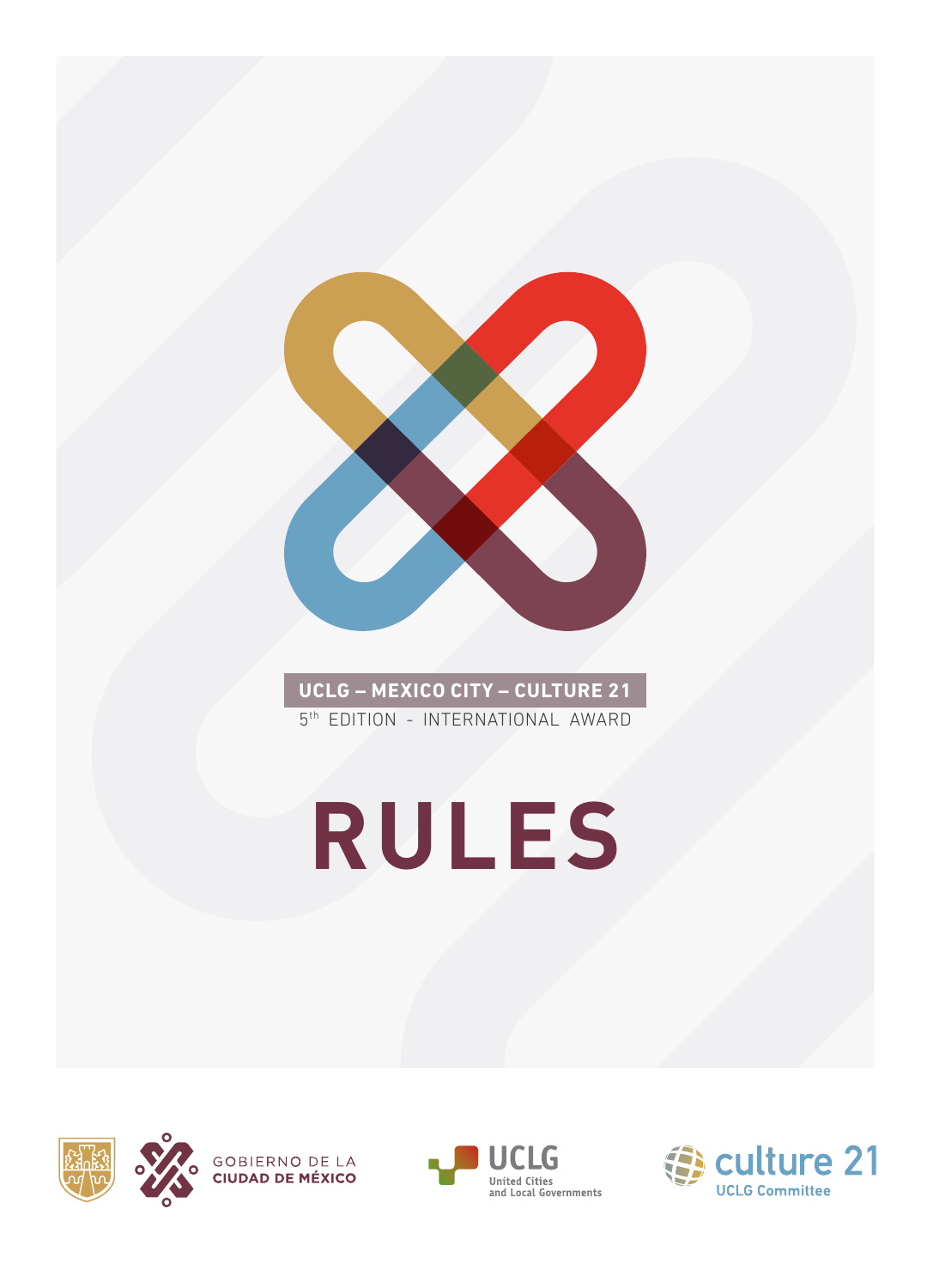

### The objective of the INTERNATIONAL AWARD **UCLG – MEXICO CITY – CULTURE 21** is to recognise leading cities and individuals that have distinguished themselves through their contribution to culture as a key dimension in sustainable cities.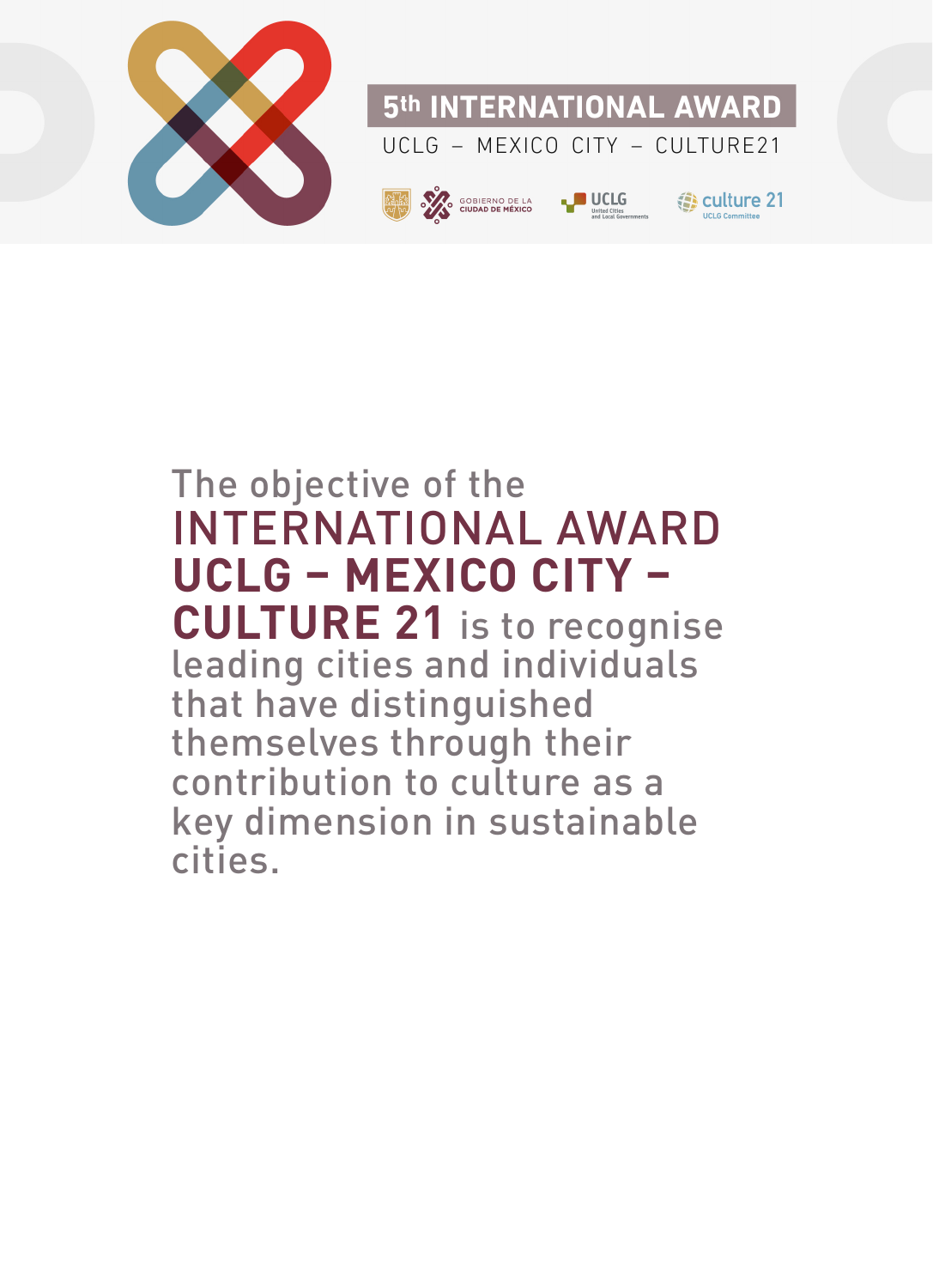

# **RULES INTRODUCTION**

**United Cities and Local Governments (UCLG)**, the leading international organisation of local and regional governments, promotes cultural rights in sustainable development, at local, national and international levels. This work is mainly carried out through its Culture Committee, which is co-chaired by Mexico City, Lisbon and Buenos Aires, and involves the cities of Barcelona, Bilbao, Bogotá, Jeju, Porto Alegre and Rome as vice-presidents. With more than 100 active members on all continents, the Committee has become the leading platform on culture and sustainable development for local and regional governments, and has positioned UCLG as a global network of reference in this field.

The **UCLG Culture Committee** promotes the organisation of the biennial International **[Award "UCLG - Mexico City - Culture 21"](https://www.agenda21culture.net/award)**, the database **["OBS" of good practices](https://www.agenda21culture.net/award)** on culture in sustainable cities, as well as the **[UCLG Culture Summit](https://agenda21culture.net/summit/uclg-culture-summit-2021)**. It offers learning and capacity-building programmes on cultural policies (10 **[Leading Cities](https://www.agenda21culture.net/our-cities/leading-cities)**, 24 **[Pilot Cities](https://www.agenda21culture.net/our-cities/pilot-cities)** and 3 **[Culture 21 Labs](https://www.agenda21culture.net/our-cities/culture-21-lab)**, and 6 **[Seven Keys](https://www.agenda21culture.net/our-cities/seven-keys)**) and participates in **[international advocacy](https://www.agenda21culture.net/advocacy/culture-as-a-goal-in-post-2015) [campaigns](https://www.agenda21culture.net/advocacy/culture-as-a-goal-in-post-2015)** (such as the **[#culture2030goal campaign](http://culture2030goal.net/)**), advocating with others for culture in the UN 2030 Agenda and the Sustainable Development Goals (SDGs). Cities are the locus of international agreements such as the SDGs, the New Urban Agenda or Climate Action, and connect the major challenges of sustainable development (environmental balance, cultural vitality, social justice, economic progress, inclusive governance). UCLG considers that cultural aspects play a key role as the fourth pillar of sustainable development, due to their capacity to promote debates on the values of society and, at the same time, to place memory, heritage, creativity, indigenous peoples, diversity and knowledge at the heart of public policies.

**Mexico City** is an undisputed international leader in the field of cultural rights. The approval of the new Constitution in 2017 and the approval and subsequent implementation of the Law on Cultural Rights of Inhabitants and Visitors in 2019 were milestones for the global municipal movement, which have inspired similar measures in cities such as Barcelona, Izmir, Lisbon, Montreal, Kazan, Ouagadougou, Jeju, Geneva, Washington DC, Bogotá, Malmoe, Gwangju, Rome or Seoul, among others. Moreover, the promotion of cultural rights is carried out in a coherent and synchronised manner with the fight against all inequalities, such as in the areas of gender equality, community empowerment or climate action.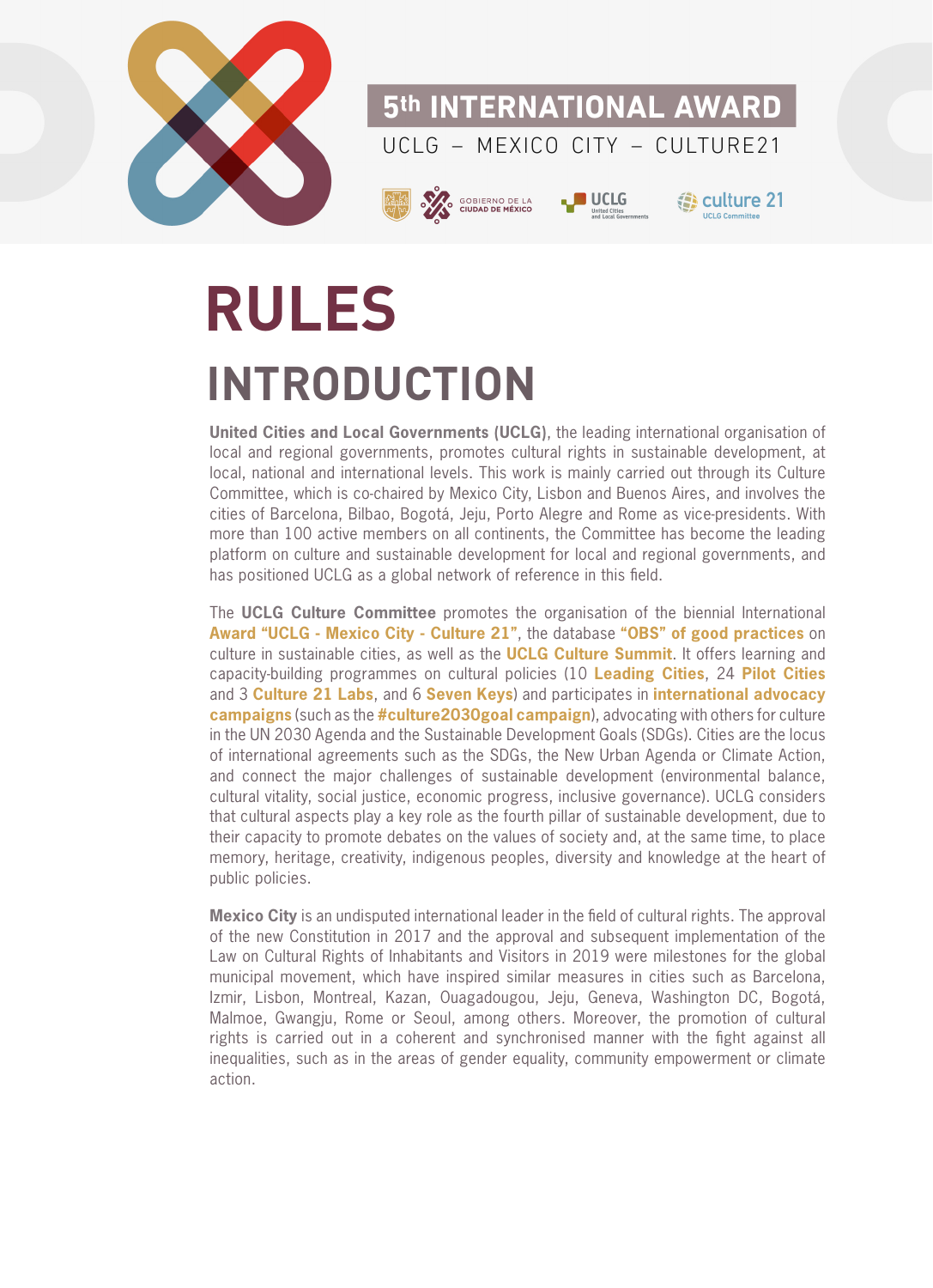

### **PREVIOUS EDITIONS OF THE AWARD**

The first edition of the Award was held in 2014. The winner in the "City / Local or Regional Government" category was the project "Arena da Cultura", presented by Belo Horizonte (Minas Gerais, Brazil) and, in the "Individual" category, Manuel Castells and Farida Shaheed were awarded.

The second edition of the Award was held in 2016, with the winners in the category "City / Local or Regional Government" being the programmes "Cultural heritage and reinvigoration of socio-economic activities in Timbuktu", presented by the City of Timbuktu (Mali), and the project "I AM… / The adventure of one community in the middle of a transformation", from Vaudreuil-Dorion (Quebec, Canada) and, in the category "Individual", Jon Hawkes and Silvia Rivera Cusicanqui.

The third edition of the Award took place in 2018. The city of Lyon (France), with its cultural policy "The Sustainable City of Lyon: the Charter of Cultural Cooperation", and Seongbuk (Seoul, Republic of Korea), with the programme "Common Seongbuk Artist Roundtable: Local Culture Governance", were recognised as winners in the category "City / Local or Regional Government". In the "Individual" Category, the Jury decided to jointly award Basma El Husseiny and Patrice Meyer-Bisch.

The fourth edition of the Award took place in 2020. The cities of Medellin (Colombia) and Segou (Mali) were awarded for the programmes "Network of Arts and Cultural Practices" and "Segou, a creative city" respectively. In the "Individual" category, the award went exaequo to Eusebio Leal and Vandana Shiva.

### **GOOD PRACTICES**

Almost three quarters of the applications submitted to the Award have been recognised by the Jury as good practices. UCLG has an excellent tool, the "**[OBS](https://obs.agenda21culture.net/home-grid)**", which currently has more than 280 good practices, most of which come from the previous four editions of the Award. All the good practices that have their origin in this Award have a "label" to explicitly recognise this origin.

The OBS can be searched according to 3 criteria: the 17 SDGs, the 9 Culture 21 Actions Commitments, and 75 keywords.

Its exhaustiveness and indexing make the OBS a unique resource, unmatched by any other organisation or initiative. The OBS allows UCLG members to have a broad visibility.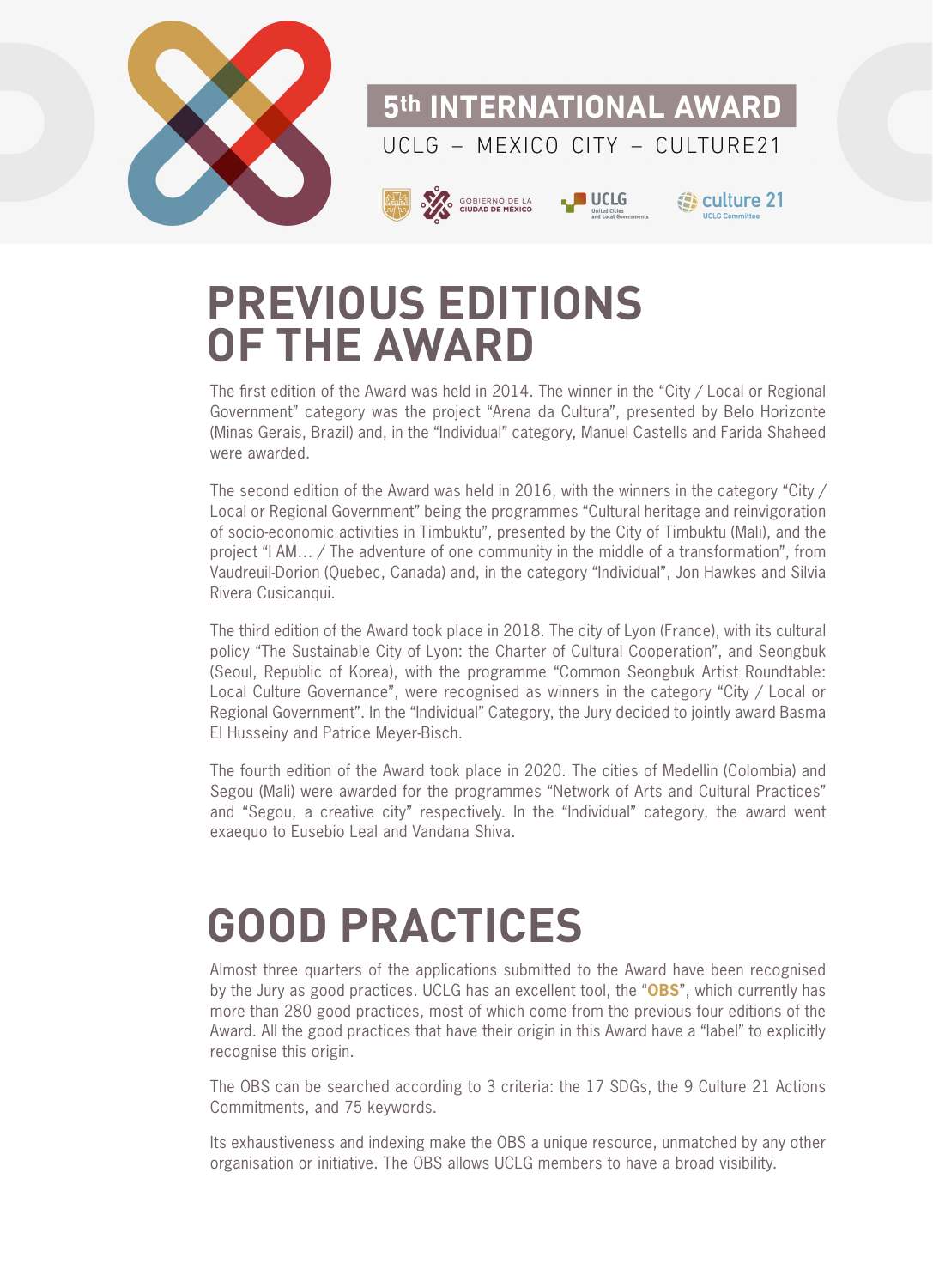

5th INTERNATIONAL AWARD  $UCIG - MFXICO CITY - CUI TURF21$ 





**B** culture 21

# **THE 5TH EDITION OF THE AWARD CENTRAL THEME**

#### **JUSTIFICATION**

**The 5th edition of the International Award UCLG - Mexico City - Culture 21 will aim to recognise cities and personalities who have excelled in the promotion of cultural rights in the context of the Covid-19 crisis and post-pandemic recovery, and/or that have promoted culture as an important part of the caring system.**

The Covid-19 crisis has severely impacted the cultural life of our communities: libraries, monuments, festivals, museums, celebrations associated with intangible heritage, and all cultural spaces, moments and cultural events have been affected. The active participation of all people in the cultural life of communities has been severely hindered, especially in the initial moments of the crisis. In parallel, the crisis has generated thousands of initiatives and new cultural expressions, from events, recordings and virtual collections to the emergence of projects that have the pandemic (and its impact) as a central theme. People have turned to culture to create meaning, to show our solidarity and to deepen our humanity. There can be no better illustration of why culture must establish itself as the fourth pillar, dimension or component of sustainable development (and we mean "fourth" in order of appearance in the global conversation on sustainable development; not in terms of hierarchy, of course).

Two years into the global pandemic, there is an impressive collection of cultural policies, programmes and projects that have been organised by cities and local and regional governments, often in partnership with civil society and/or other actors (networks, universities, activists, collectives, foundations, national or international institutions, etc.).

The pandemic has forced us to be courageous in imagining different, better and more sustainable ways of living together. Cities and local governments have been central, working to ensure that the right to participate in cultural life is at the heart of human rights and the future of the planet. The pandemic has been the context for improving the quality of the wide-ranging cultural dialogues that humanity urgently needed (and needs) to address: (a) the consideration of human rights as the framework that allows for open debates about our future, (b) the (still hegemonic) conceptions of the self that argue that humans are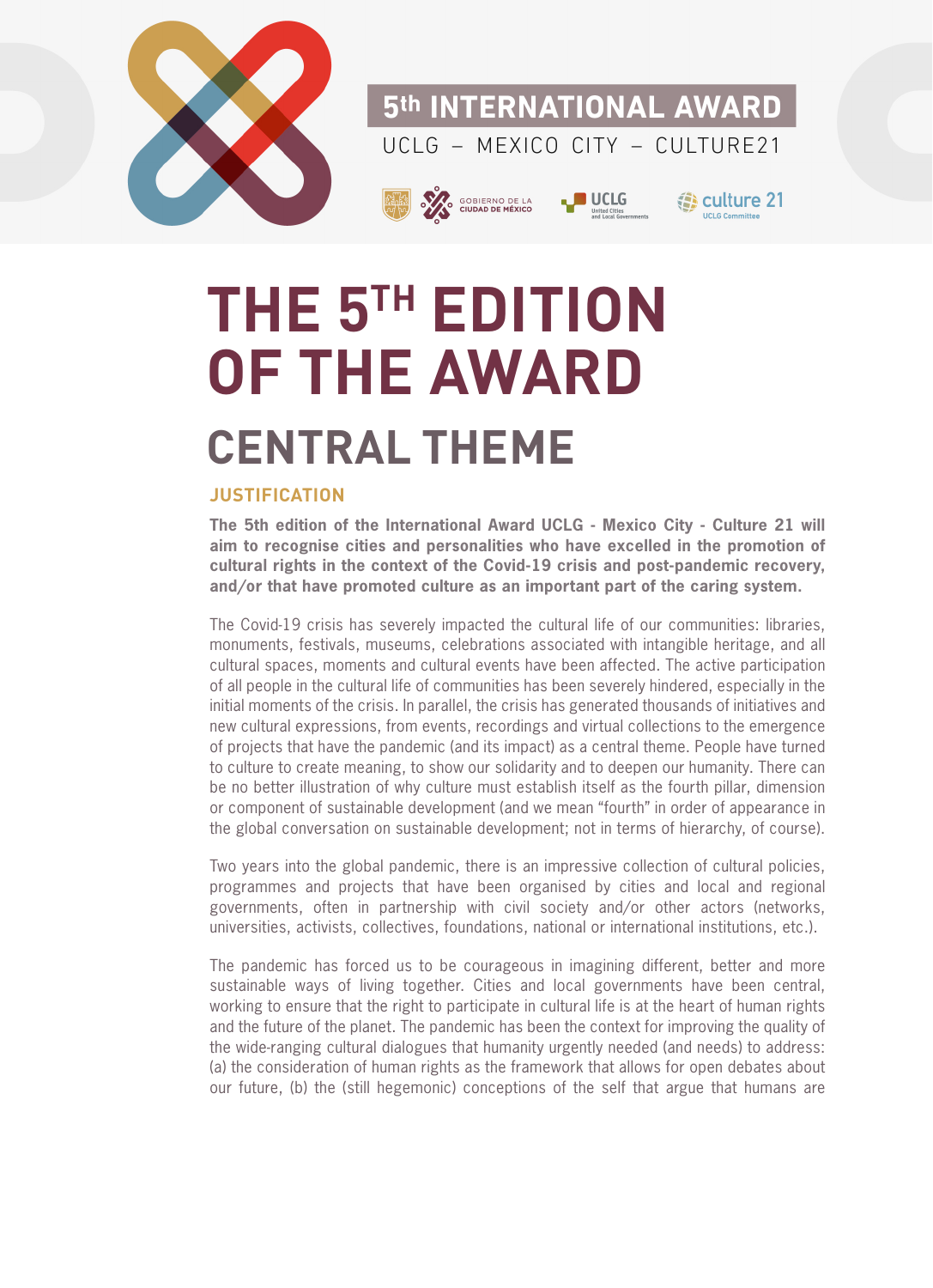

not part of nature and their impacts on our ways of generating responses to the climate emergency, (c) inequalities from an intersectional perspective, including the urgency of addressing gender equality as a core issue, (d) the centrality of care in the provision of public services and in the post-pandemic society in general, and (e) the time and resources we devote to cooperation and solidarity in our lives. The pandemic has also shown that cultural actors need better working conditions, which were already precarious and difficult in the pre-pandemic "normality".

The **5th edition of the International Award UCLG - Mexico City - Culture 21** is an exceptional opportunity to place the way out of the pandemic crisis within a framework of protection and promotion of cultural rights, and to ensure that no-one, and no territory, is left behind. The 5th edition of the Award will give visibility to dozens and dozens of initiatives from all corners of the world that have responded to these challenges. Specifically, the 5th edition of the International Award UCLG - Mexico City - Culture 21 will recognise **the 50 best initiatives in this field**.

The 5th edition of the Award will reach out to all international cultural networks that have played an active role during the crisis, including the UCLG sections and the thematic networks of cities (digital inclusion, cities of refuge, gender equality, social justice, habitat coalitions). It will involve civil society networks such as ICOMOS, the International Federation of Coalitions for Cultural Diversity, the International Music Council, the IFLA global network of libraries, as well as all the organisations that collaborate on the #culture2030goal campaign. Finally, UNESCO, UN-Habitat, UNDP and other UN agencies and programmes will also be contacted.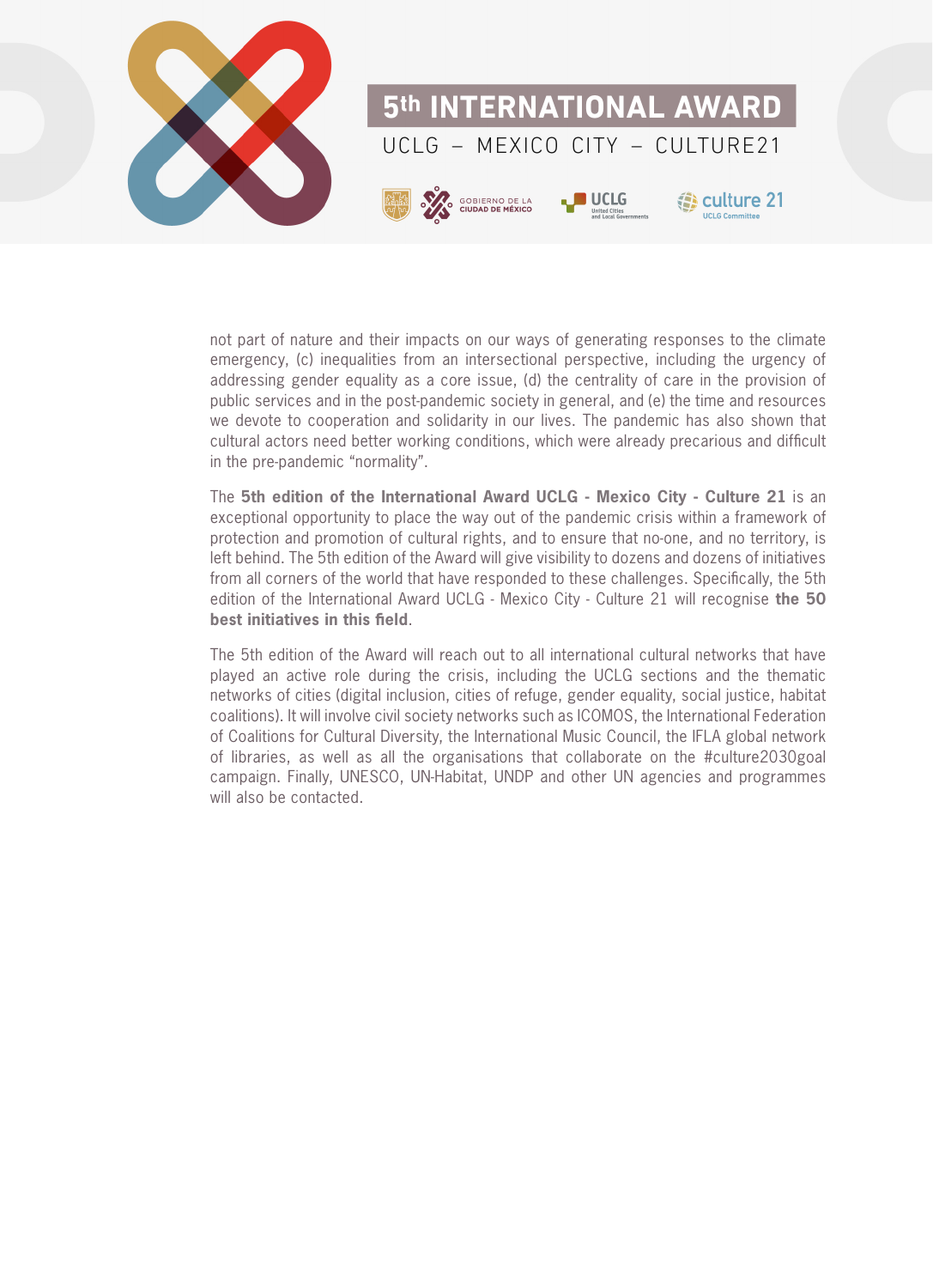

#### **GENERAL OBJECTIVE**

The 5th edition of the International Award UCLG - Mexico City - Culture 21 aims to recognise cities, local or regional governments, and leading individuals who have excelled in the promotion of cultural rights in the context of the Covid-19 crisis, and/or that have promoted culture as an important part of the caring system.

#### **SPECIFIC OBJECTIVES**

The 5th edition of the International Award UCLG - Mexico City - Culture 21 has the following specific objectives:

- **l** To invite cities and local and regional governments around the world to explain their responses to the crisis, basing their public policies on cultural rights.
- **l** To provide examples to the international community on the fundamental role of the cultural dimension of development, with the collection and the promotion of specific good practices.
- **l** To highlight the links between local cultural policies and practices and the international development agenda, such as the Sustainable Development Goals (SDGs) of the United Nations 2030 Agenda, or the New Urban Agenda.
- **l** To demonstrate that cultural rights is the most appropriate frame for post-pandemic recovery.
- **l** To strengthen the presence within UCLG of an innovative theme aligned with its narrative on the centrality of care in public policies and the generation of a Pact for the Future, for the people, for the planet and for the government.
- **l** To promote the leadership of Mexico City in this field, existing at least since the adoption of the UCLG declaration "Culture as the 4th Pillar of Sustainable Development" in 2010.
- **l** To promote greater visibility of the relationship between city, culture and sustainable development at international level, in coherence with UCLG's strategic documents.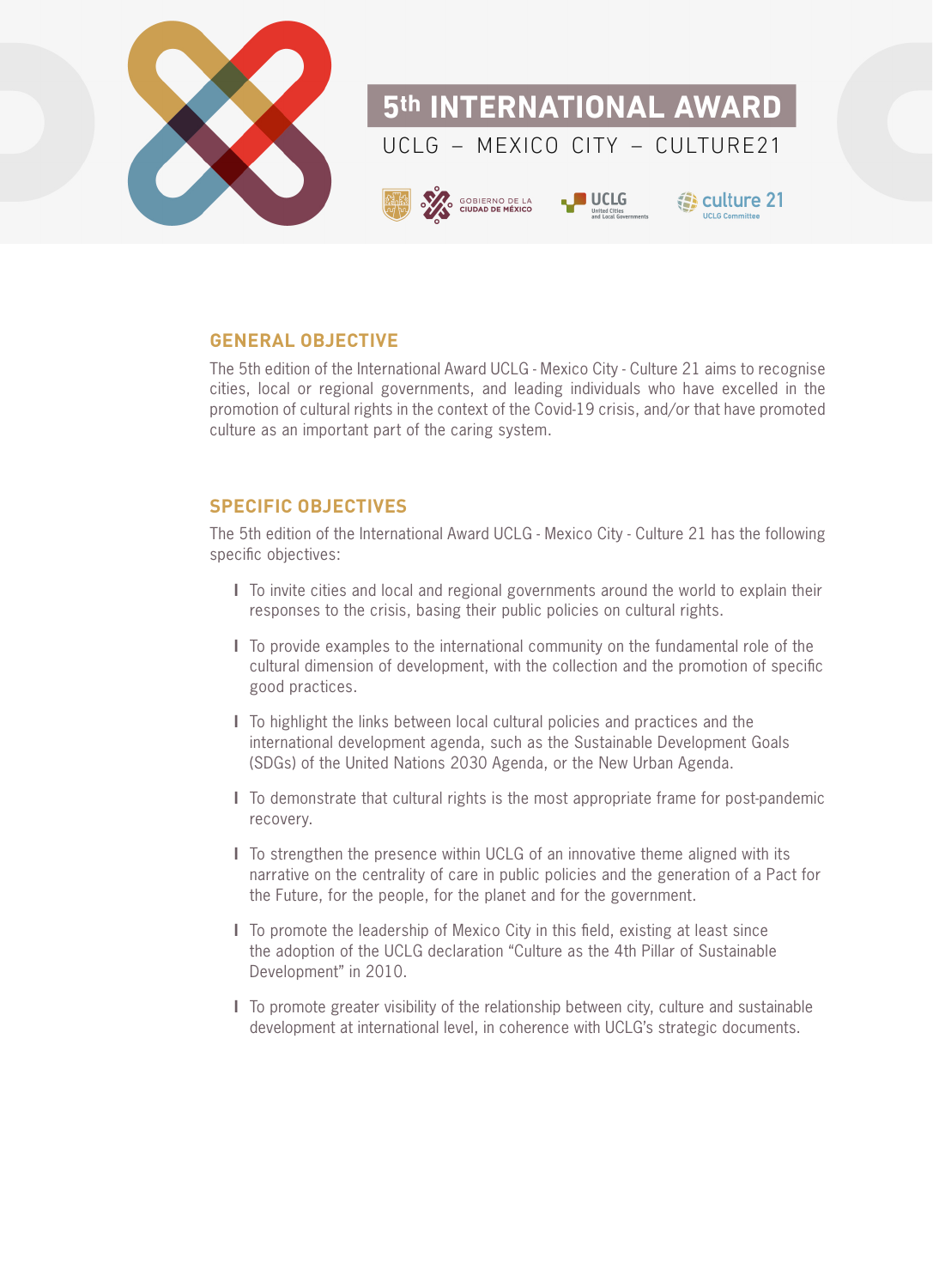

### **CATEGORIES**

The International Award UCLG – MEXICO CITY – Culture 21 has two categories:

- **l** City / local or regional government
- **l** Individual.

#### **CATEGORY CITY / LOCAL OR REGIONAL GOVERNMENT**

#### **PRESENTATION**

This category will award a city, local or regional government whose policy, programme or project has significantly contributed to the promotion of cultural rights in the context of the crisis caused by the Covid-19 pandemic, and/or that have promoted culture as an important part of the caring system. The Award will be given to the local or regional government candidate that wins a competitive call process, open to direct or indirect UCLG members, as well as to any local or regional government collaborating with UCLG's partner organisations. Indirect UCLG members include those local and regional governments that are members of an association or federation of local or regional governments that is in turn a member of UCLG.

The application must focus on an original policy, programme or project directly promoted by a local or regional government, or by local cultural actors (civil society, associations, cultural institutions or organisations, universities, activists, etc.).

The application must explain the local context of the pandemic, demonstrate its close relationship with cultural rights, and outline its alignment with the SDGs (UN 2030 Agenda) and/or with the New Urban Agenda. The candidacy must provide evidence of the impact and the success achieved.

Each city, local or regional government may submit only one candidacy.

#### **APPLICATION FORM**

Candidacies for the category "City / local or regional government" will be formalised with an application form, specifically designed for this 5th edition of the Award. This form can be downloaded from the website dedicated to the Award: **[www.agenda21culture.net/](https://www.agenda21culture.net/award) [award](https://www.agenda21culture.net/award)** and is available in the three official languages of UCLG: English, French and Spanish.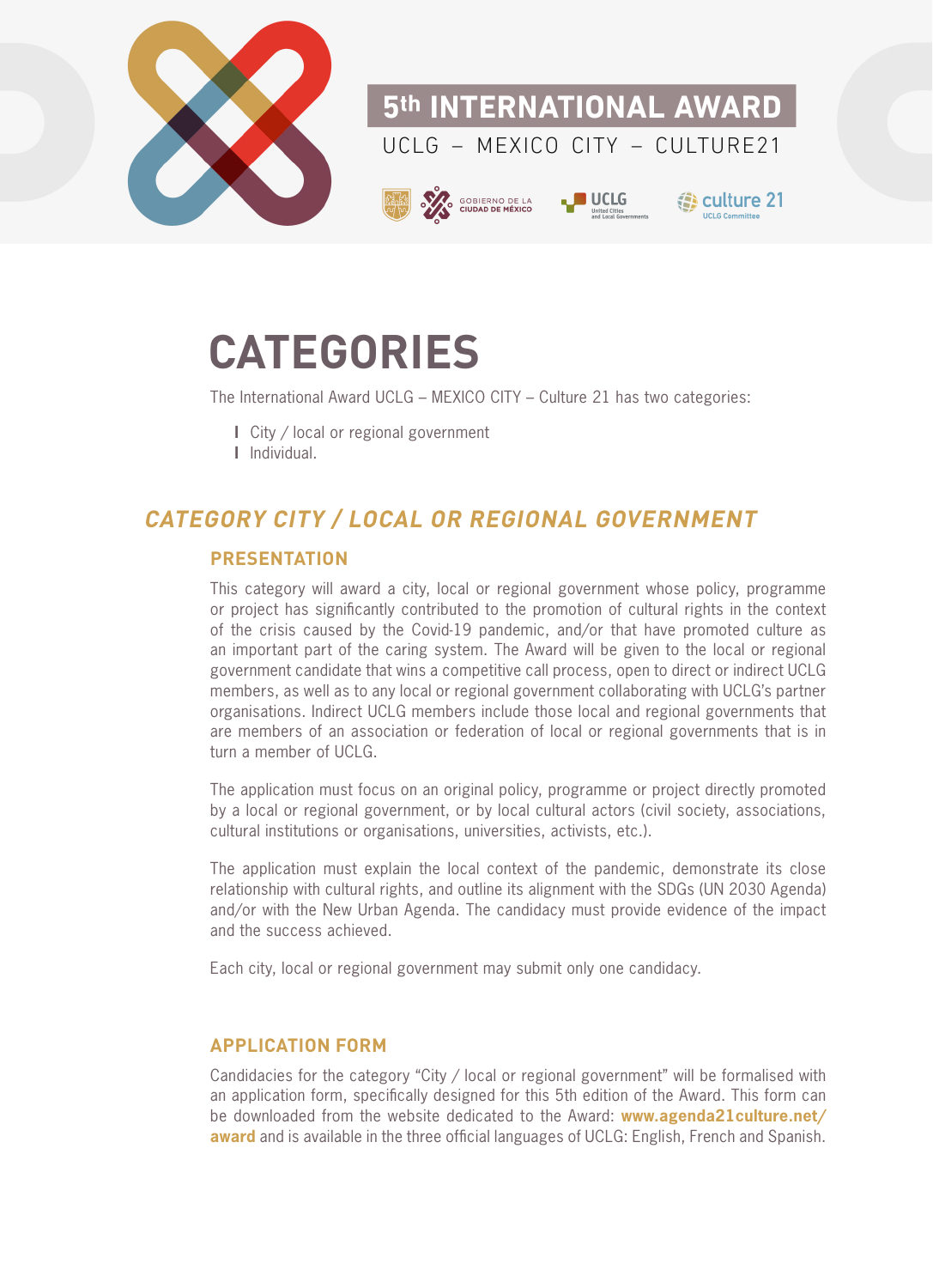

#### **THEMES**

Applications may be based on these themes:

- **l** Local policies and plans to mitigate the impact of the pandemic on cultural life, adapt local cultural life, or promote cultural rights at the local level.
- **l** Programmes and projects from local cultural institutions (libraries, monuments, festivals, museums, auditoriums, cultural centres, celebrations and events related to intangible heritage) aimed at promoting the participation of all in cultural life.
- **l** Programmes and projects from local cultural institutions to promote online access to collections and cultural events.
- **l** Policies, programmes and projects to support the local cultural fabric, and to improve the working conditions of cultural actors.
- **l** Cultural programmes and projects on public space.
- **l** Policies, programmes and projects on cultural actions for gender equality.
- **l** Policies, programmes and projects to support cultural actions of Indigenous Peoples.
- **l** Policies, programmes and projects on culture and climate action.
- **l** Policies, programmes and projects on culture, well-being and health.
- **l** Policies, programmes and projects focused on the field of care within public services from a cultural perspective.
- **l** Policies, programmes and projects that explicitly address inequalities and local obstacles to access and participate in cultural life.
- **l** Policies, programmes and projects that promote access and contribution to scientific knowledge as a core element of cultural rights.
- **l** Policies, programmes and projects on cooperation and solidarity, at local or international level.
- **l** Policies, programmes and projects inspired by the **[Rome Charter](https://agenda21culture.net/2020-rome-charter)** and/or the **[Izmir Declaration](https://agenda21culture.net/sites/default/files/izmir2021_statement_en.pdf)**.

This list is not exhaustive. The technical secretariat of the Award (**[cultureaward@uclg.](mailto:cultureaward@uclg.org) [org](mailto:cultureaward@uclg.org)**) is available to answer any doubts or questions on the relevance or suitability of a potential candidacy.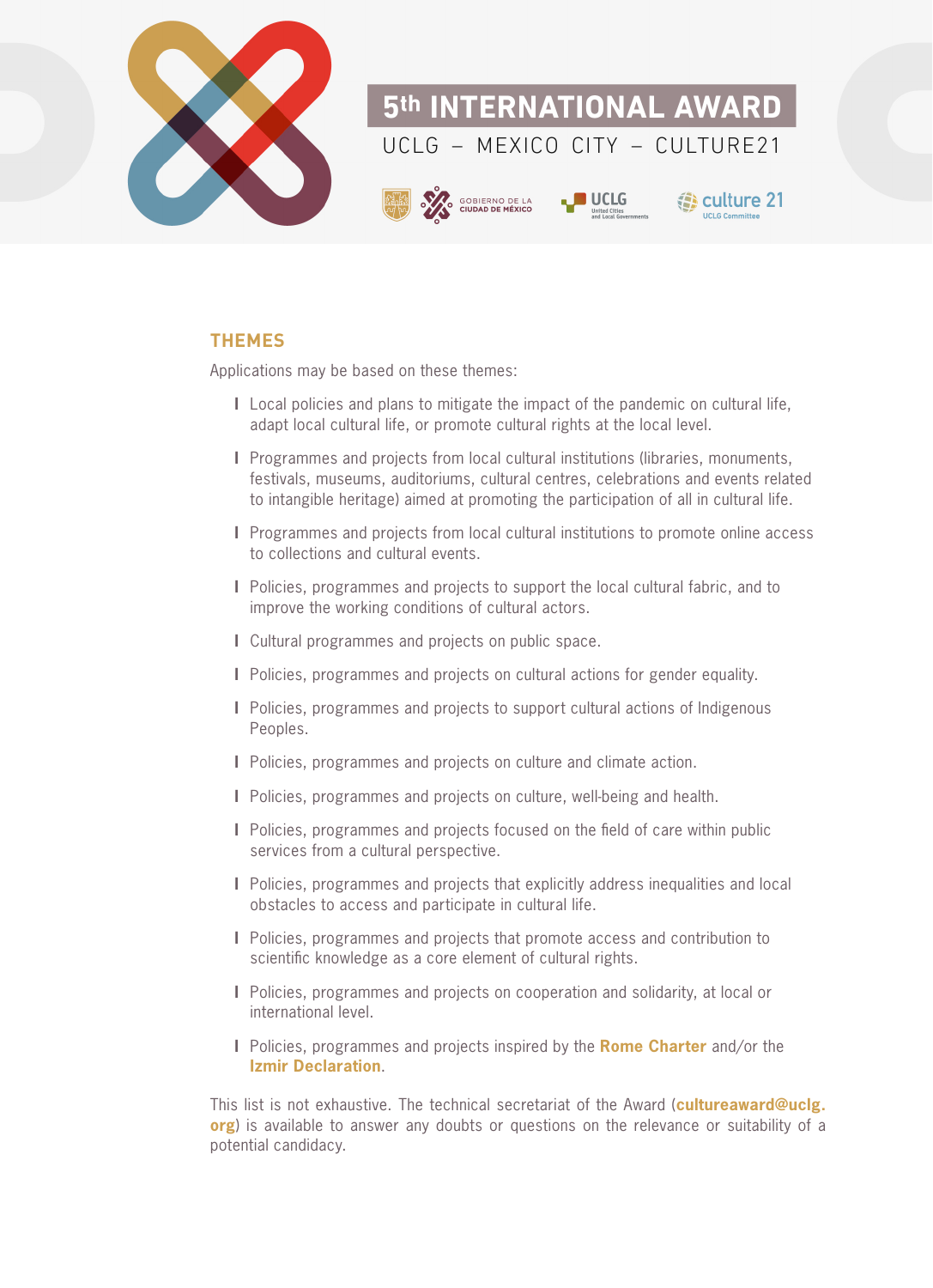

#### **FORMALISATION OF APPLICATIONS**

#### **PHASE 1**

The deadline for submitting these applications is 22nd April 2022. Applications shall be submitted exclusively to the e-mail address **[cultureaward@uclg.org](mailto:cultureaward%40uclg.org?subject=)**, via WeTransfer, which will consist of 4 files:

- **l** The application form (in Word format), with the fields specifically indicated for the "Phase 1".
- **l** Three high quality photographs illustrating the initiative (150 dpi minimum, in JPEG, PNG, TIFF or similar format).

A maximum of 50 applications will receive special recognition from the Jury: they will be considered finalists and will be recognised as "good practices" through the label "Cultural Rights and the Covid Crisis: the 50 Best Actions" and disseminated worldwide from May 2022. These 50 applications will be invited to move on to "PHASE 2", during which they will be asked to develop the complete application. The list of the 50 finalist applications will be published on 4th May 2022.

#### **PHASE 2**

The deadline for the submission of applications is 27th May 2022.

Applications shall be submitted exclusively to the e-mail address **[cultureaward@uclg.org](mailto:cultureaward%40uclg.org?subject=)**, via WeTransfer, which must include these elements:

- **l** The application form in Word format, fully completed (all fields).
- **l** At least three high quality photographs illustrating the initiative (150 dpi minimum, in JPEG, PNG, TIFF or similar format).
- **l** Obligatory annex: Letter of presentation signed by the Mayor or Head of Government, in PDF format.
- **l** Optional annex(es): A maximum of 3 documents (free format).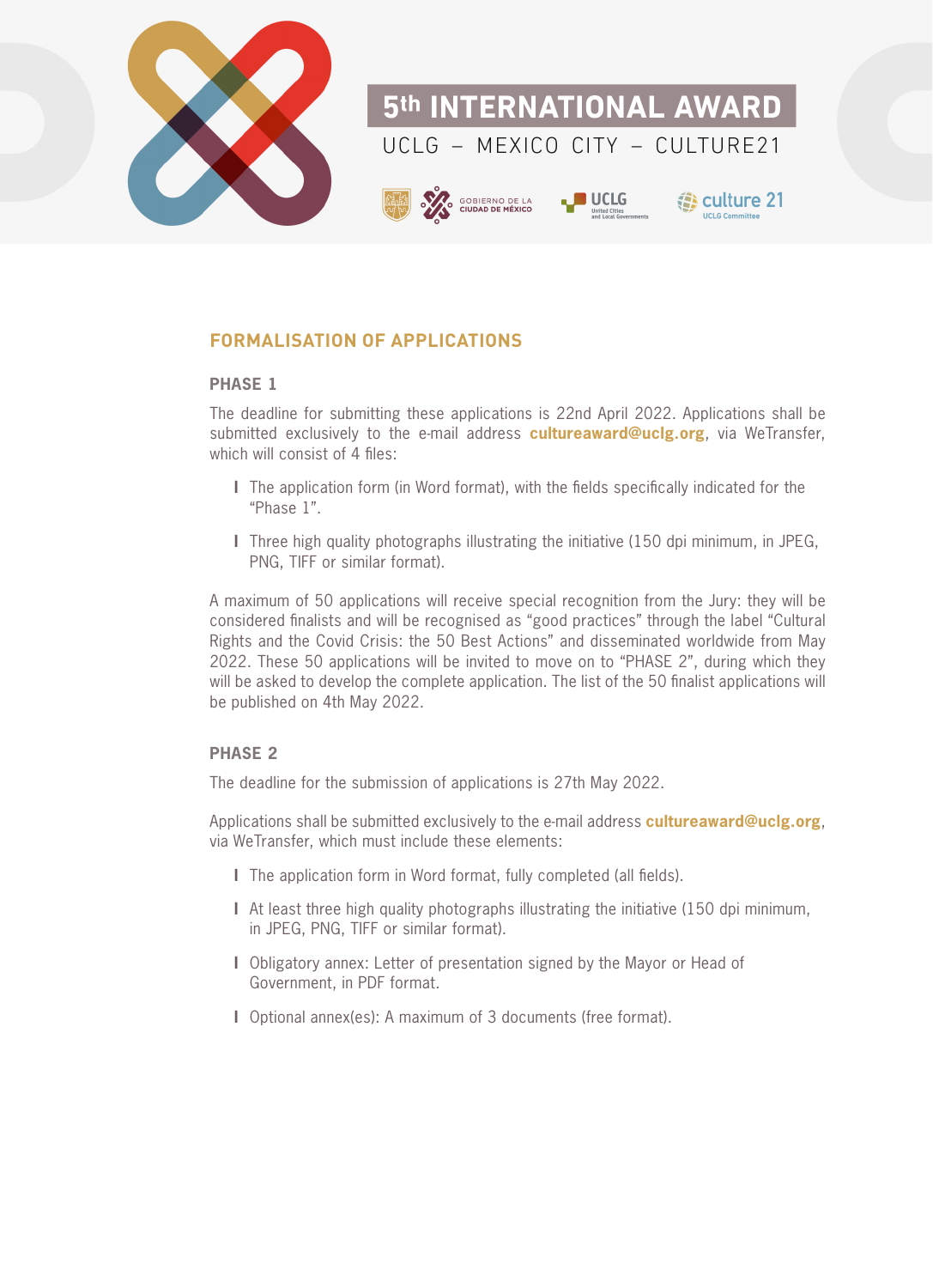

#### **LETTER OF APPLICATION**

The final form, in Phase 2, shall be accompanied by a cover letter, signed by the Mayor, the Head of Government, or the person with the highest responsibility for cultural policies, with free structure and content, including at least:

- **l** A paragraph that outlines the project (summarising section 1 of the form).
- **l** A paragraph that mentions its direct or indirect membership of UCLG.

#### **VALUE**

The winning city will receive a trophy produced by an artist from Mexico City, accompanied by a recognition signed by the Head of Government of Mexico City and by the President of UCLG. The winning city will be invited to the Award Ceremony, as well as to the UCLG World Congress, which will be held in 2022.

The Jury may choose to award a single candidacy or decide that the award will be shared by more than one. The Jury may recognise some applications as "Special Mention of the Jury". Winners, Special Mentions and Good Practices will be promoted worldwide by the Culture Committee of UCLG.

#### **DISSEMINATION OF THE BIDS**

Section 1 of each form may be translated by the organisers from the original language to the other two official languages of UCLG, and its contents may be published starting from May 2022 on the website of the Award.

The other contents of each form may be published, at the suggestion of the Jury, and with the explicit agreement of each government, after the announcement of the winner of the Award.

#### **OBLIGATIONS OF THE WINNERS "CITY/ LOCAL OR REGIONAL GOVERNMENT"**

The winning city, local or regional government in this category assumes these obligations:

- **l** The communication in writing of the acceptance of the Award, in a maximum period of 30 days after receiving the notification.
- **l** The personal attendance of the Mayor or Head of Government at the Award Ceremony.
- **l** The dissemination of the obtention of the Award in the local media.
- **l** The communication to the organisers of the implementation of the activities mentioned as destination of the Award (section 6 of the application form), within a maximum period of one year after receiving the notification.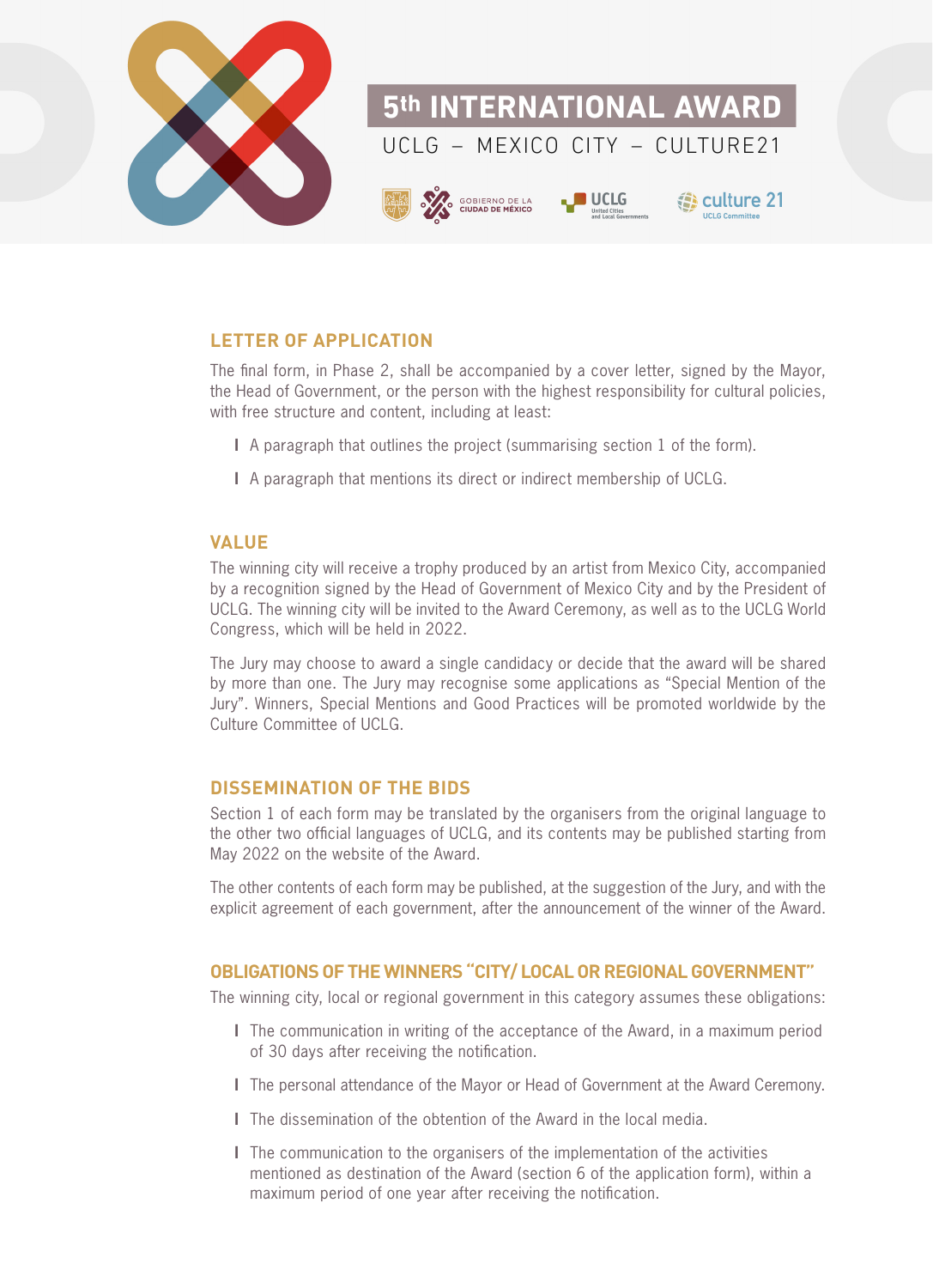

#### **CATEGORY "INDIVIDUAL"**

#### **PRESENTATION**

This category will recognise an internationally renowned individual who has made a fundamental contribution to cultural rights, to the relationship between culture and sustainable development and/or to the presence of culture as an important part of the caring system in the context of the Covid-19 pandemic. The Individual award will be designated by the Jury, without an open competition process.

The organisers invite all the members of UCLG (direct or indirect), as well as other interested individuals and organisations, to make a spontaneous nomination of a personality by using the nomination form created for this purpose, and emailing it to **[cultureaward@uclg.org](mailto:cultureaward%40uclg.org?subject=)**. The nomination shall be duly motivated, stating explicitly the contribution of the personality concerned in the context of the crisis, as well as, more broadly, to the understanding of the relation existing between culture and sustainable development, including the promotion of cultural rights and/or the connection between culture and the SDGs (UN 2030 Agenda) or the New Urban Agenda.

The Jury may award a single individual or decide that the award will be shared by more than one person, as has been the case in previous editions.

The winner will receive a trophy produced by an artist from Mexico City, accompanied by a recognition signed by the Head of Government of Mexico City and by the President of UCLG. The winning personality will also be invited to the events of the award ceremony, as well as to the UCLG World Congress in October 2022.

#### **FORMALISATION OF NOMINATIONS**

The deadline for nominations is 27th May 2022.

Spontaneous nominations for the category "Individual" shall be submitted only to the e-mail address **[cultureaward@uclg.org](mailto:cultureaward%40uclg.org?subject=)**. The spontaneous nomination shall consist of one document, according to the proposed form. Once a nomination has been received, the organisers of the Award will send a message by email acknowledging the receipt.

Nominations will not be published.

#### **OBLIGATIONS OF THE "INDIVIDUAL" WINNERS**

The winning personality in this category assumes these obligations:

- **l** The personal attendance at the Award Ceremony.
- **l** The writing and reading of an original text on the pandemic crisis, cultural rights and sustainable development at the award ceremony.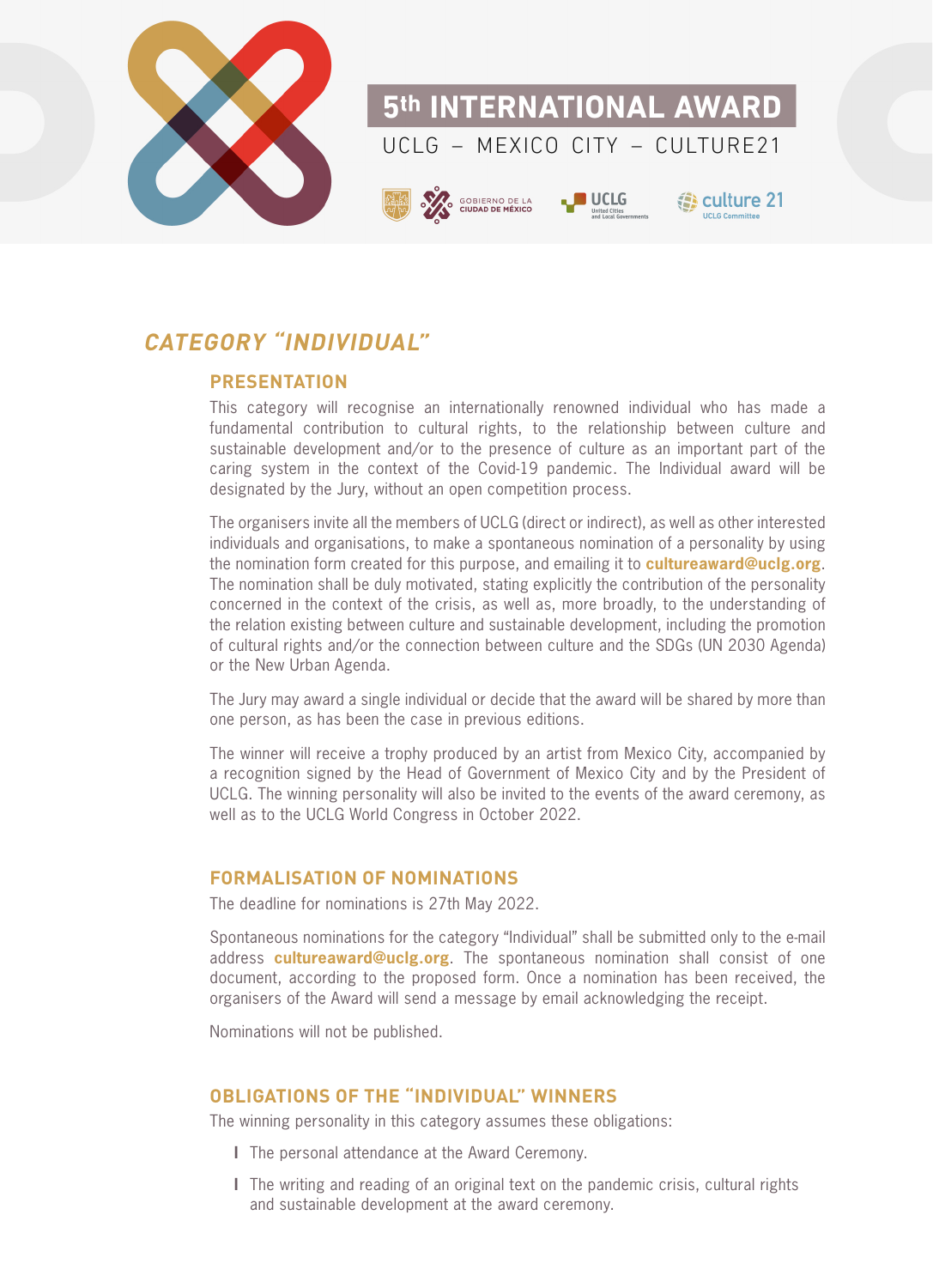

## **JURY**

The selection of candidatures and nominations will be made by a Jury or Technical Evaluation Committee, formed by international personalities or experts, proposed by Mexico City and UCLG. The members of the Jury will be eminent figures with a proven track record in the cultural world.

This Jury will work with the technical secretariat of the Award, formed by the UCLG World Secretariat and the Secretariat of Culture of the Government of Mexico City.

In the category "**City / Local or regional government**", the Jury will analyse all the bids in two stages:

- **l** In a first stage ("Phase 1"), the Jury will analyse the summaries of all the applications and decide those that become finalists. These applications will be disseminated worldwide as good practices from May 2022 with the label: "Cultural Rights and the Covid Crisis: the 50 Best Actions".
- **l** In a second stage ("Phase 2"), the Jury will analyse the application-forms of the 50 finalists, and designate the winner(s) of the Award, as well as the Jury's Special Mentions.

In this Award there will be no public presentations of the finalist cities: the Jury will carry out its deliberation based only on the candidacies.

In the category "**Individual**", the Jury will analyse the nominations in a single stage and will designate the winning personality or personalities of the Award.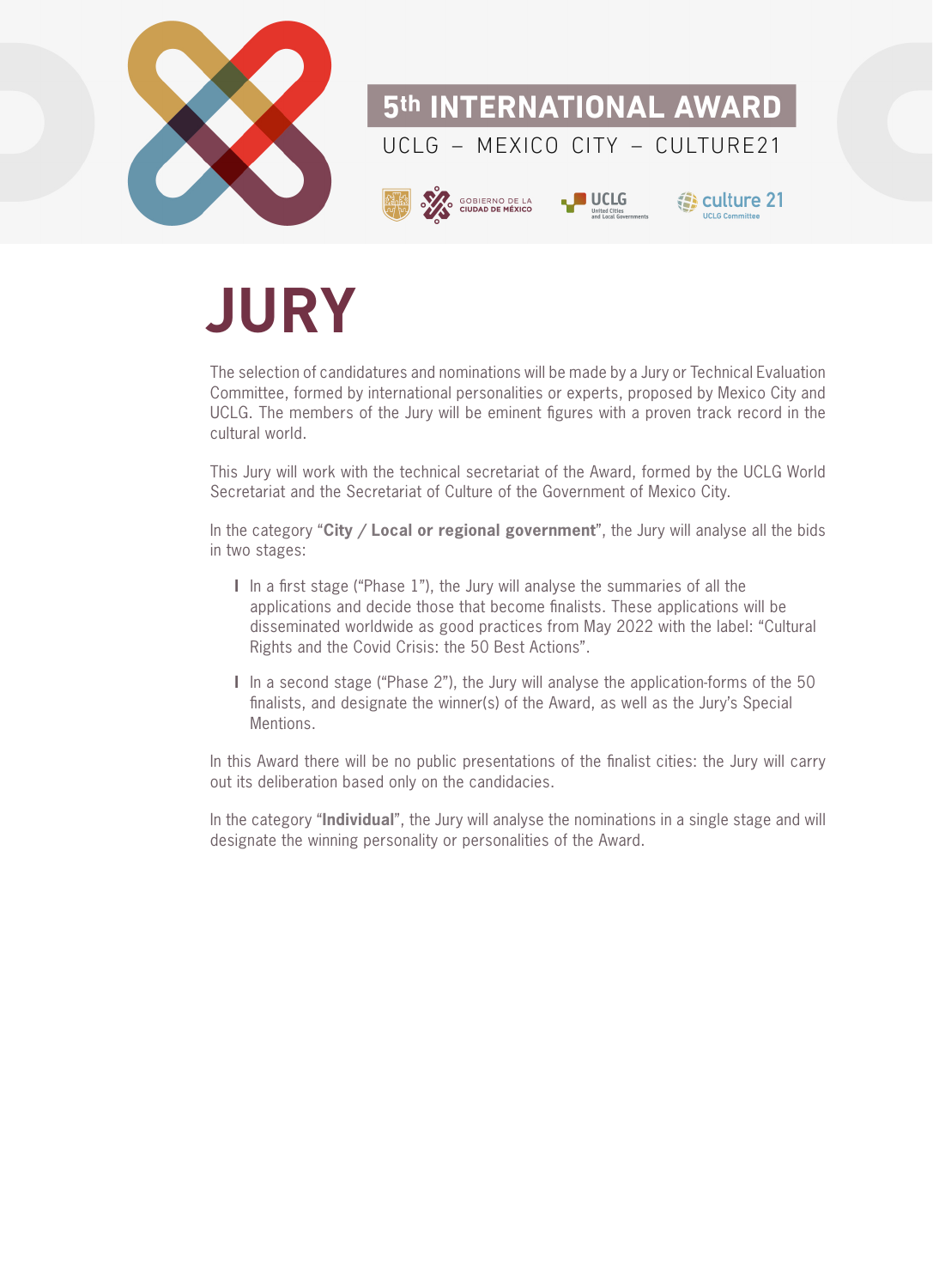

#### 5th INTERNATIONAL AWARD UCLG - MEXICO CITY - CULTURE21





**3** culture 21 **UCLG Come** 

# **CONTACT**

#### **Technical Secretariat of the Award:**

**l** cultureaward@uclg.org

#### **Organising Entities:**

**UCLG - Culture Committee l** culture@uclg.org

**Mexico City Government - Culture Secretariat l** Xx EMAIL